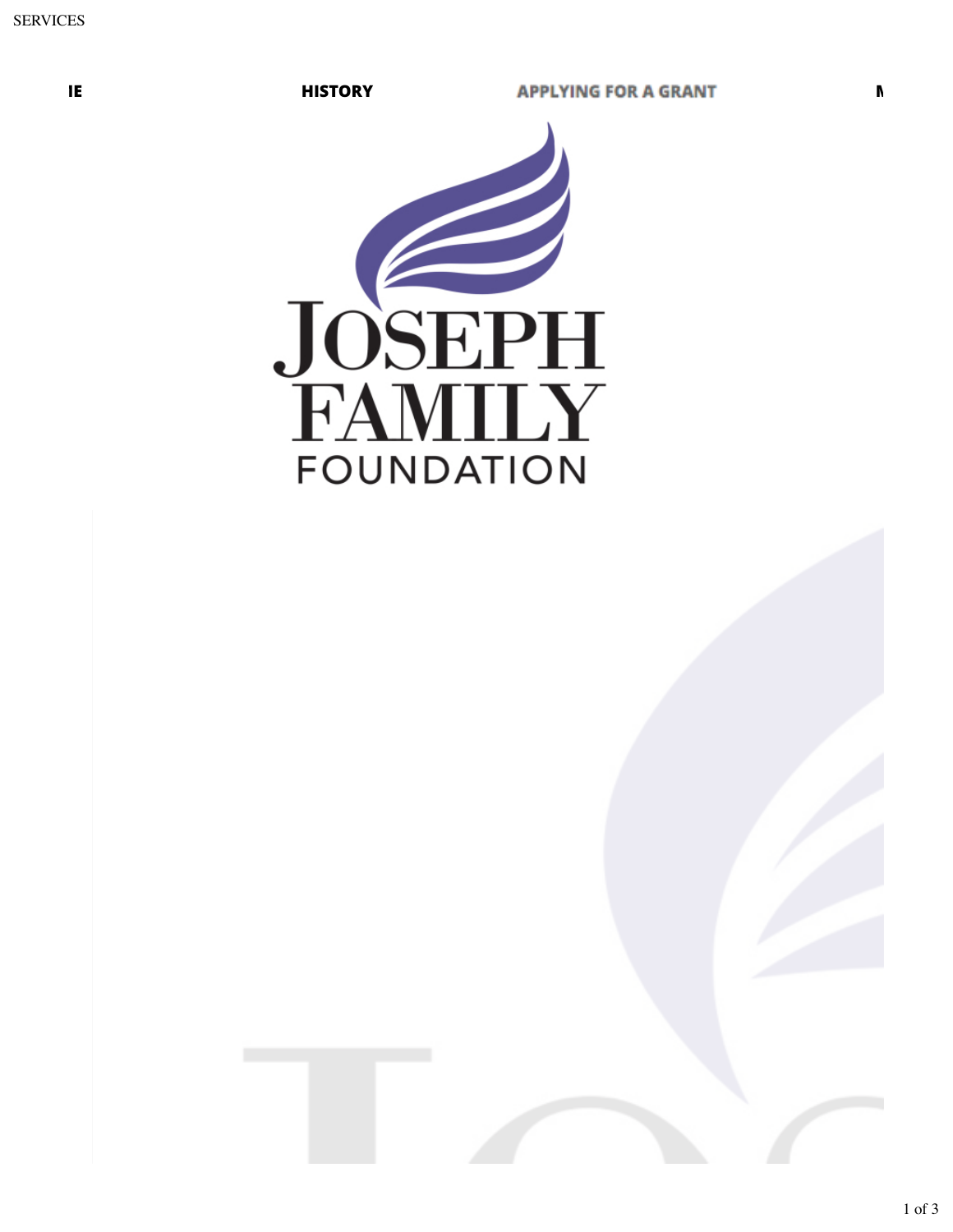## **Applying for a Grant**

## Grant Guidelines:

s are by invitation only.

a generally not provided to: Start up organizations for start up-funding, general requests, awareness or marketing campaigns, fiscal sponsorship programs ons.

a grant is not a guarantee of continued funding. Generally, grants are limit id and the Foundation may require matching contributions in year two and dation will, generally, not give to an organization if the grant represents a significant  $\cdot$  the overall budget within any fiscal year.

iization receiving the grant must provide a progress report within 12 month a grant. **Download the Joseph Family**

**Foundation Grant Application**

Publicity Policy:

mily Foundation permits grantees to acknowledge the Foundation's financial iseful in advancing their mission and work.

acknowledge the Foundation's support as appropriate in publications, anno rerage of their work. In any acknowledgement, a grantee may use the name nent of the Joseph Family Foundation, as well as the nature or purpose of the specifically authorized, grantees are not permitted to disclose the specific do he Foundation's logo is available upon request.

leases, and requests for official statements must be directed and approved